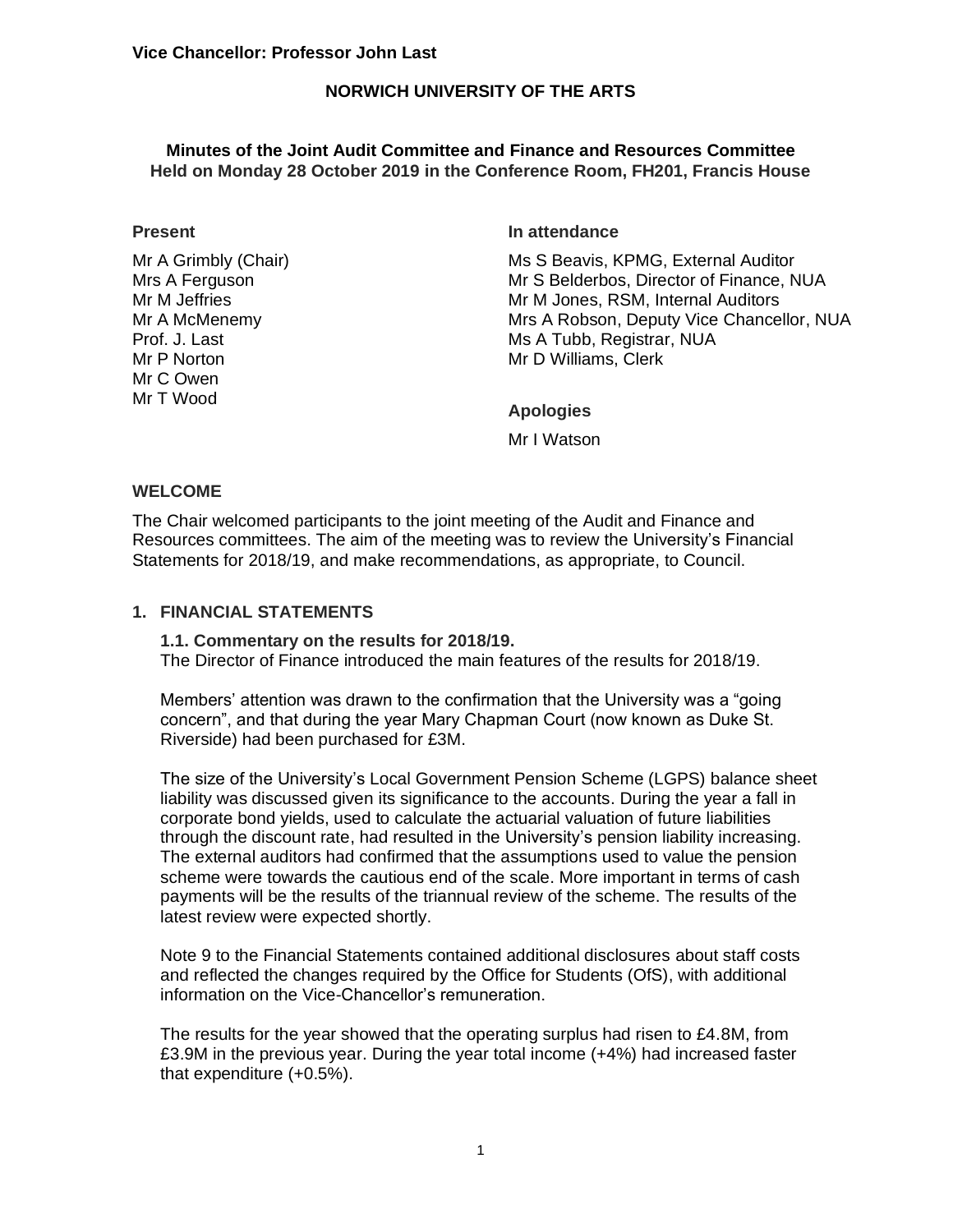# **NORWICH UNIVERSITY OF THE ARTS**

Staff expenditure had risen in 2018/19 by 2.9% year-on-year. The increase in staff costs had been accompanied by a fall in non-staff costs (-2.7%). The fall in non-staff costs reflected lower estates costs. These had been inflated in 2017/18 by the non-recurring costs of fitting-out and commissioning St. Andrews House.

### **1.2. KPMG - External Auditors' Report 2018/19**

The external auditor drew the Committee's attention to a summary of the audit findings (p.4) and the significant risks audit (pp.6-10).

The external auditors' work was substantially complete. No unadjusted audit differences or adjusted differences had been identified.

The auditor was expecting to issue an unmodified Auditor's Report on the University's financial statements for 2018/19.

The Committee noted the Auditor's independence (Appendix 5), and judged the additional non-audit fee paid to the Auditor for their work on US Federal Aid Assurance (£2,105) to be reasonable and not excessive relative to the fees for audit work.

The Chair thanked the external auditor for their report and the work that they had undertaken.

### **1.3. Financial Statements for NUA 2018/19**

The Committee considered the University's Financial Statements for the 2018/19 financial year.

The Committee reviewed both the 'front-end' narrative of the Report and Consolidated Financial Statements, and considered the financial numbers contained in the report.

The Committee agreed to commend the Financial Statements to Council for approval.

**Chair**

## **1.4. Financial Statements for NUA Business Limited 2018/19**

The company is a separate legal entity and has its own board.

The financial statements for the University's wholly owned subsidiary, which are consolidated in the University's financial statements, were noted.

The Committee noted the need for a letter of support to be provided by the University for this entity given its net liabilities position.

### **1.5. Draft Management Representation Letter - NUA**

Members reviewed the draft Management Representation Letter 2018/19.The contents and structure of the Letter followed a common format, which was similar to letters issued in previous years and no specific representations required. Members agreed to commend the signing of the letter to Council.

**Chair**